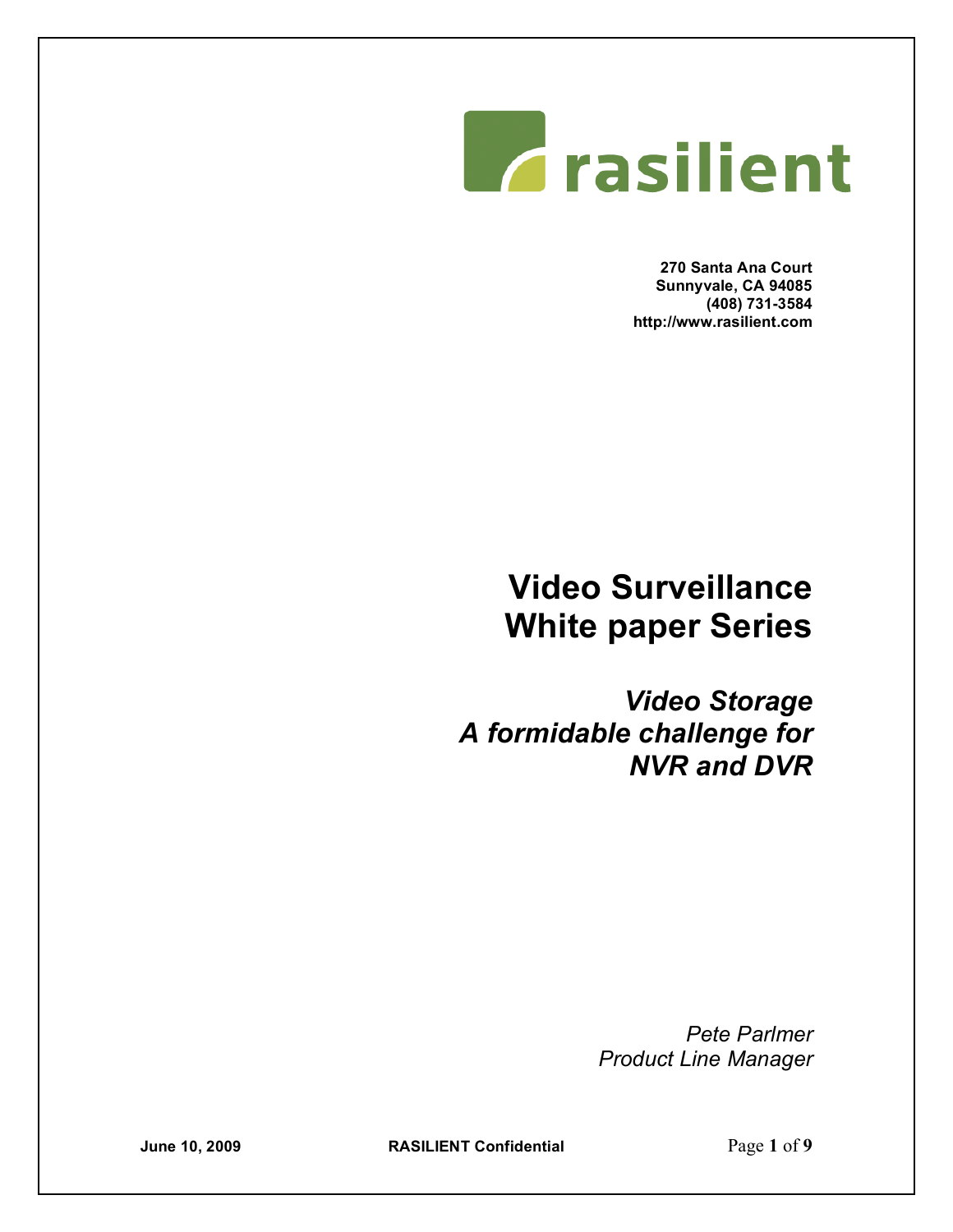## **Contents**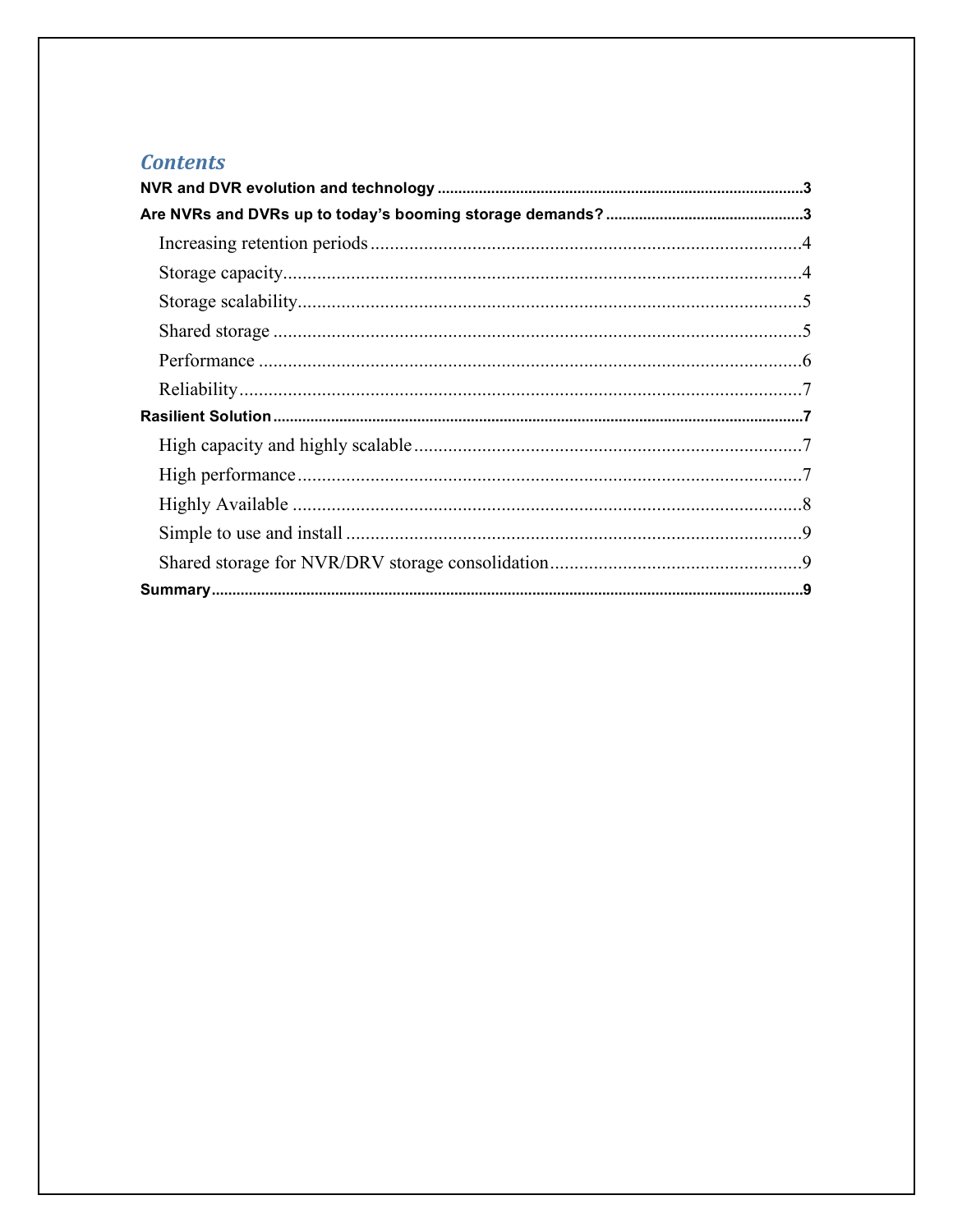# **Z**rasilient

### **NVR and DVR evolution and technology**

Video surveillance is in a state of evolution. Only a few short years ago Video Surveillance was being recorded on a VCR with very low resolution cameras. There are probably still a few banks and casinos using VCRs.

The next technology step was to Digital Video Recorders (DVRs) and there are still a larger number of DVRs deployed today. Digital Video Recorders use analog cameras to capture the image and store it digitally on an internal hard disk in a proprietary system. This gave a huge improvement in video quality and retention periods.

Now, DVRs are the old technology and are being replaced in larger applications by Network Video Recorders (NVRs). NVRs are usually PC server based with 1 to 4 internal hard drives and use windows OS typically XP or server 2003. They support IP cameras and offer much better performance than DVRs.

The difference between a DVR and NVR is:

- DVRs typically support Analog cameras only while NVRs support IP Cameras and some still support analog cameras
- DVRs typically support 8 to 32 analog cameras while NVRs typically support 64 or more IP cameras
- The Frames Per Second (FPS) Total for a typical DVR is 64 and max is 480 and for a NVR typical is 300 and max is 2,000
- The FPS per camera for a typical DVR is 4 and max is 30 and for a NVR FPS typical is 10 and max is  $60+$
- The resolution FPS per camera for a typical DVR is 320 x 240 and max is 640 x 480 and for a NVR typical is  $320x240$  and max is  $2,500 \times 1,600$

NVRs are taking over a larger percentage of the new deployments, while DVRs are still being used in small locations.

Cameras are rapidly changing too! They are migrating from analog to IP based cameras. It does not make economic sense to have IP (Digital) cable and analog coax cable run in the same conduit going to the same places. This also requires that support groups, IT and security departments manage and support the 2 different technologies. IP cameras can use the existing IP infrastructure. This significantly reduces the cost of management, deployment and the infrastructure of the Video Surveillance system.

### **Are NVRs and DVRs up to today's booming storage demands?**

There are many examples of crimes committed which are captured by a Video Surveillance camera. The problem is the image quality is so bad or the frame rate so low that the criminal cannot be identified. This poor image quality is due to poor camera resolution. Camera technology in this respect has changed significantly in the last few years. The camera resolution has increased by leaps and bounds. Megapixel cameras are becoming common place. Part of this push for higher resolution is consumer cameras. Today you can buy a 10 mega pixel camera today for under \$200. While a similarly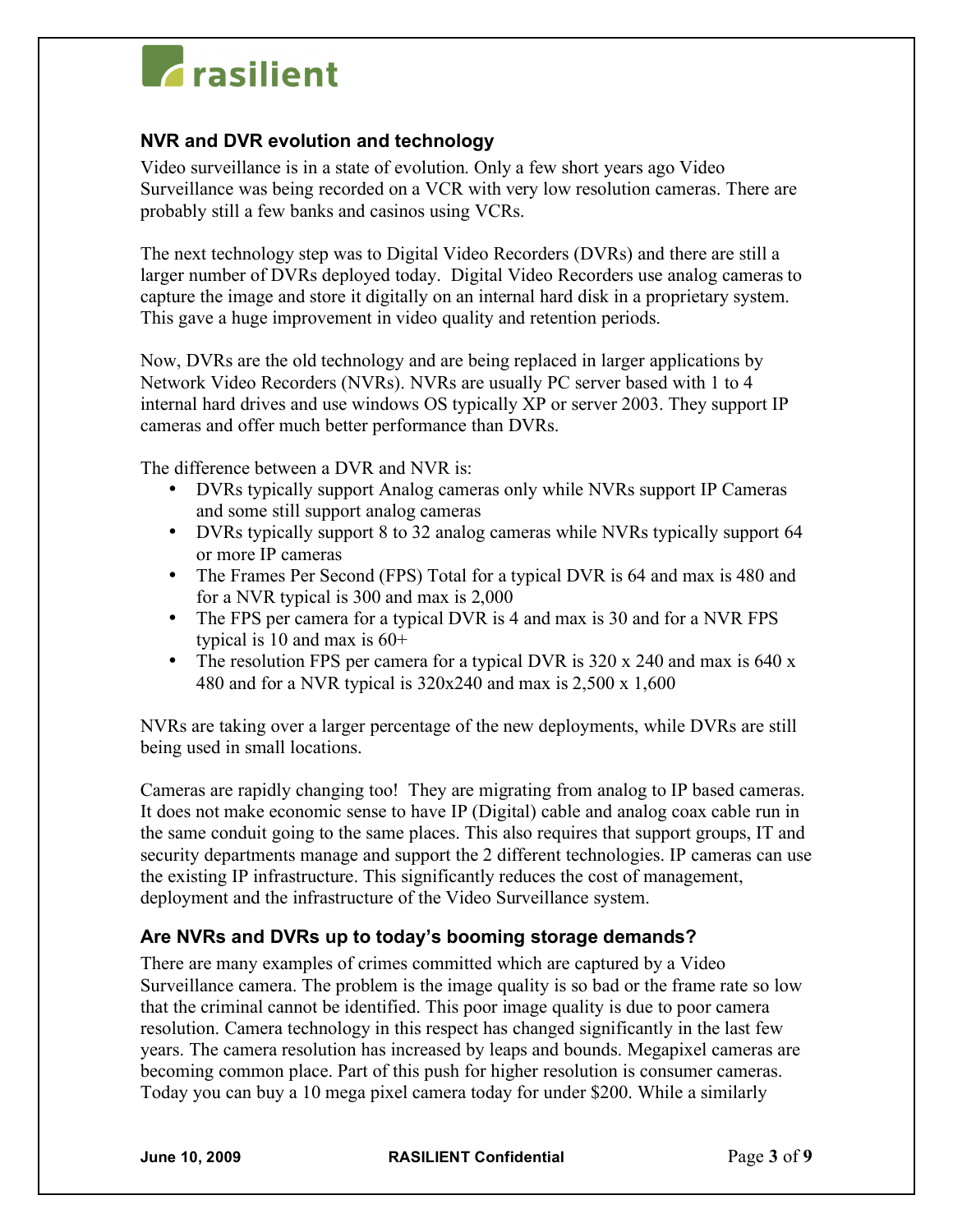# **Trasilient**

priced surveillance camera only supports 1.3 megapixels. Video surveillance consumers are demanding that their cameras track with the consumer camera market.

### *Increasing retention periods*

A few years ago retention for a day was the norm and that has changed to today where it is more typical to see 2 weeks to a month of retention. After 9/11 everyone has become much more security minded. City, States and governments are mandating longer and longer retention periods for the Video Surveillance data. You can find retention periods as much as a year now with these new government requirements.

The combination of rapidly increasing resolution and retention periods is increasing the demand for significantly larger storage.

### *Storage capacity*

Today's NVRs and DVRs are not up to the challenge of higher resolution cameras and much longer retention. They do not provide the capacity or scalability required in the modern video surveillance market place.

A NVR today is typically a Microsoft Windows based server that can support up to 4 hard drives. This will provide a maximum 4 TB of storage. A DVR will offer even less capacity. Once configured the NVR and DVR cannot be increased in capacity.

|              | User               | <b>Resolution</b> | <b>Compression</b> | FP/ | Day | <b>Cameras</b> | <b>Bandwidth</b> | <b>Storage</b> |
|--------------|--------------------|-------------------|--------------------|-----|-----|----------------|------------------|----------------|
|              | type               |                   |                    | s   | s   |                | Mb/s             | ΤВ             |
| 1            | Low end            | 352x240           | MPEG4              | 15  | 14  | 20             | 7                |                |
|              |                    | CIF.              |                    |     |     |                |                  |                |
| $\mathbf{2}$ | Mid range          | 704x480           | H.264              | 15  | 14  | 20             | 9.4              | 1.4            |
|              | <b>Typical</b>     | 4CIF              |                    |     |     |                |                  |                |
| 3            | Mid range          | 704x480           | MPEG4              | 15  | 14  | 20             | 28.1             | 4.2            |
|              | <b>Typical</b>     | 4CIF              |                    |     |     |                |                  |                |
| 4            | Mid range          | 704x480           | <b>MJPG</b>        | 15  | 14  | 20             | 119              | 17.6           |
|              | <b>Typical</b>     | 4CIF              |                    |     |     |                |                  |                |
| 5            | Mid range          | 1280x1024         | H.264              | 15  | 14  | 20             | 39               | 5.9            |
|              | <b>Typical</b>     | 1.3MP             |                    |     |     |                |                  |                |
| 6            | Mid range          | 1280x1024         | <b>MJPG</b>        | 15  | 14  | 20             | 464              | 68.5           |
|              | <b>Typical</b>     | 1.3MP             |                    |     |     |                |                  |                |
| 7            | High               | 2048x1536         | <b>MJPG</b>        | 15  | 14  | 20             | 900              | 132.9          |
|              | <b>Performance</b> | 3MP               |                    |     |     |                |                  |                |
| 8            | Very high          | 2048x1536         | <b>MJPG</b>        | 15  | 14  | 20             | 1451             | 214            |
|              | Performance        | 5MP               |                    |     |     |                |                  |                |

#### **Camera resolution**

The above table illustrates how increasing resolution affects the amount of storage needed in a typical installation.

The only value that changes row to row in the table above is the resolution and compression type of the cameras. Row 1 shows CIF 352 x 240 resolution and 2 weeks of retention only generates 1 TB of stored video. This is easily handled by today's NVRs. As the resolution grows the storage requirements grow significantly. The storage quickly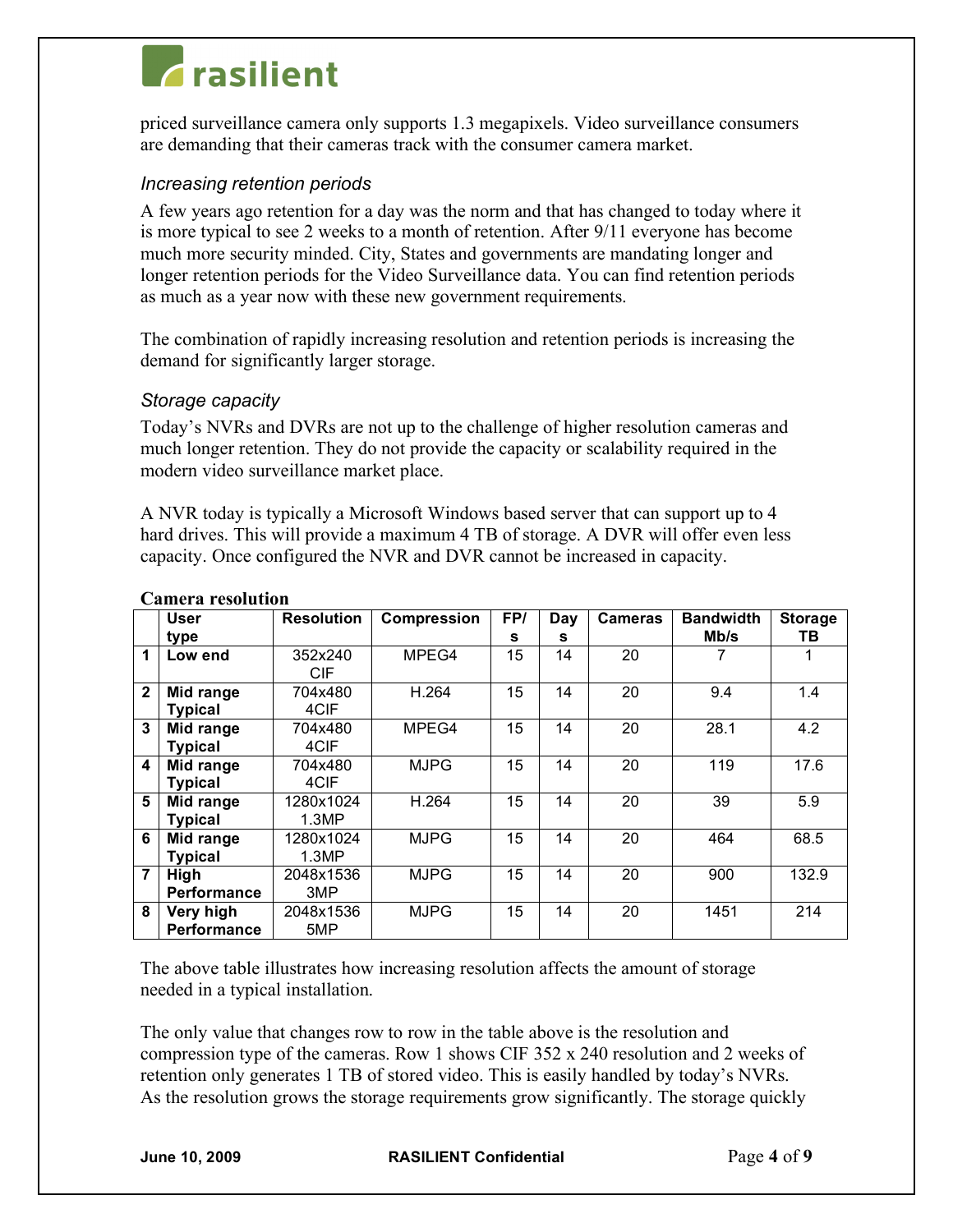# **Trasilient**

outpaces the capacity of a typical NVR/DVR with the limit of 4 TB of storage. This limit is easily passed in row 3 with 4CIF MPEG4 which consumes 4.2 TBs of stored video. In the highest scenario (row 8) with very high resolution the storage requirement will be 214 TB.

It is important to show how each row fits in today's world of VS. The first row using CIF resolution and MPEG4 compression is the least demanding scenario but is slowly dying out and is only used in older DVR installations. The next three rows using 4CIF with H264, MPEG4 and MJPEG are most commonly used today. The 1.3MP (rows 5  $\&$  6) are becoming more and more popular in highly demanding video surveillance areas. The last 2 rows illustrate the highest technology available today. Most people would not use the retention period or frame rate that is selected as it requires a significant amount of storage.

H.264 is the latest MPEG standard for video encoding. H.264 is expected to become the video standard of choice in the coming years. This is because a H.264 encoder can, without degrading image quality, reduce the size of a digital video file by more than 80% compared with the Motion JPEG format and as much as 50% more than with the MPEG-4 standard. This means that much less bandwidth and storage space are required for a video file. This is clearly illustrated in the two rows that include H.264. It is important to note that only a quarter of the new cameras support this compression and it will take time to see wide spread deployment.

It is clear from the above discussion that NVRs and DVRs do not provide sufficient capacity for medium to large video surveillance solutions and cannot meet the ever increasing resolutions and storage needs of the future.

### *Storage scalability*

Increased retention periods have the same effect as increased resolution. If the retention period doubles, the amount of storage requirement will double too. For example in the first example (row 4), the storage requirement will increase from 17.6 to 35.2TB. This multiple increase is the same for all of the other examples.

To meet the scalability needs, the vendors will just push more NVR/DRVs instead of providing a means to increase storage for the servers.

It is clear from the above table that NVRs and DVRs do not provide sufficient capacity sufficient capacity and will not provide scalability for future expansion as will be illustrated in the following.

### *Shared storage*

If you want more cameras, higher resolution and/or longer retention period you must buy more NVR/DVRs to add more storage capacity. All of the storage for a typical NVR/DVR is contained within the NVR/DVR itself and cannot be expanded or shared. Shared storage is one common storage pool that many NVR/DVRs can share, for all of their storage needs. NVR/DVRs have no concept of shared storage.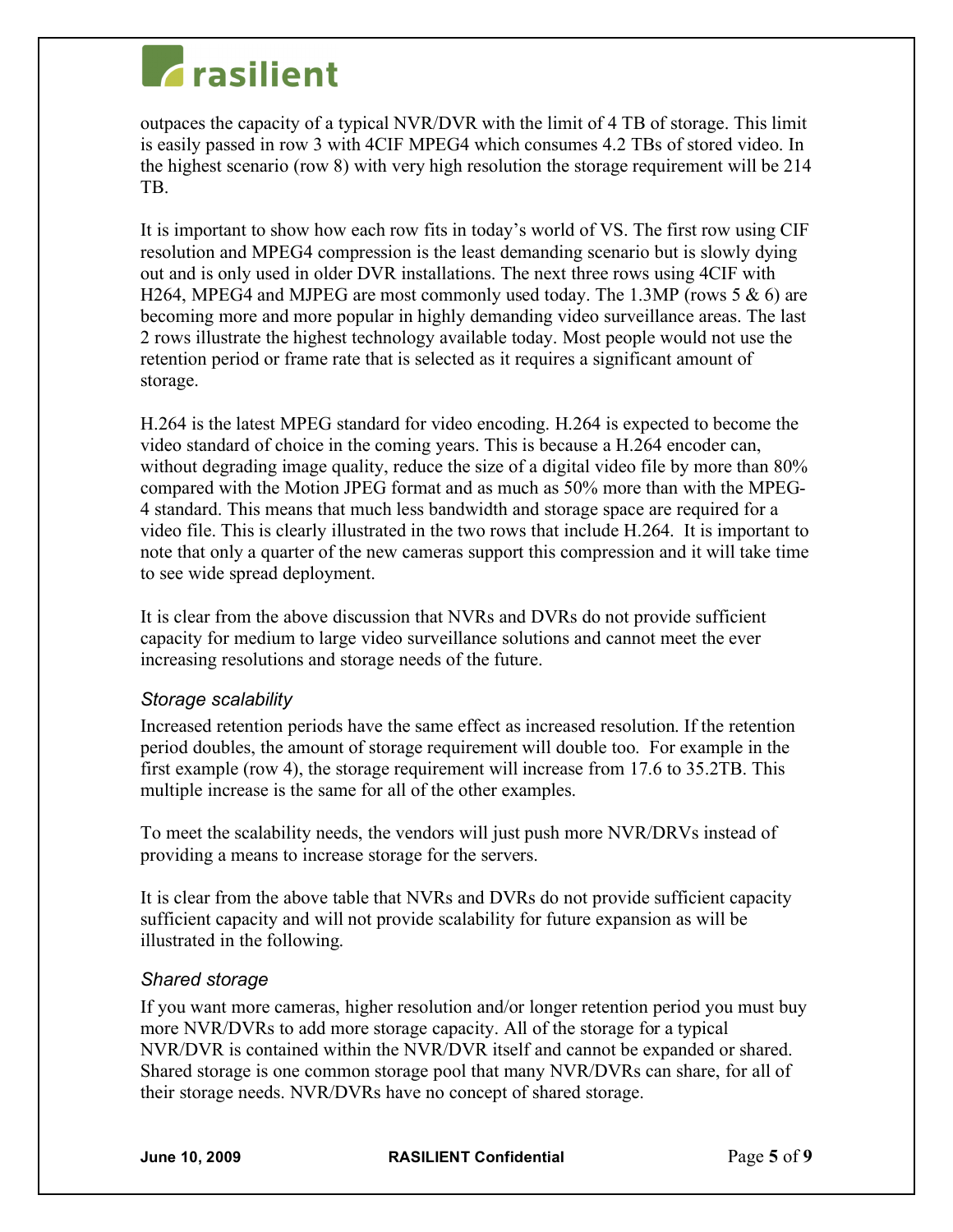

### *Performance*

Most NVR/DVR storage is optimized for IT data and is not tuned for the video surveillance environment. One of these differences is the way that NVR/DVR writes the camera data to disk. The data is very random and the internal storage has a very difficult time dealing with this type of data. A typical storage system can only support 10MB/s or less in a Video Surveillance work load. This means that fewer cameras can be supported per storage device. If the storage is being overwhelmed, video frames are lost. Most NVR/DVR will not even issue an alert that this is occurring. Users will only know this has happened when they need to retrieve critical video information and it is not there.

Below is a trace that graphically illustrates the poor performance internal storage provides. This test is using well known NVR software. There are 10 cameras running 30 fps, CBR, 4CIF and MJPEG. The black line is the write speed to disk (9.1MB/s) and the yellow line is the disk write queue. The yellow line should normally be at zero. As you can see the internal storage is struggling to keep up with the cameras. When a trace looks like this with the yellow line spiking and crosses the black line, there are frames being lost. Frame loss is a very bad thing in the video surveillance world and is more common than you would think. Adding to the problem the NVR/DVR vendors do not provide statistic or alerts to let the user know there is a problem.

| <b>Reformance</b><br>$ \Box$ $\times$                                                                                                      |                                                                                                |                                |  |  |  |
|--------------------------------------------------------------------------------------------------------------------------------------------|------------------------------------------------------------------------------------------------|--------------------------------|--|--|--|
| 國<br>Eile<br>Action                                                                                                                        | Window<br>View<br>Favorites<br>Help                                                            | $  \mathbb{F}$ $\times$        |  |  |  |
| 面<br>O<br>mb                                                                                                                               | 图<br>圃                                                                                         |                                |  |  |  |
|                                                                                                                                            |                                                                                                |                                |  |  |  |
| Console Root<br>edo<br><b>bc</b> M<br>$+ X g$<br>啉<br>$\left  \bullet \right $ $\left  2 \right $<br>$\Theta$<br><b>E</b> ri<br>System Mor |                                                                                                |                                |  |  |  |
| 覆<br>Performand<br>Ė                                                                                                                       | 8000                                                                                           |                                |  |  |  |
|                                                                                                                                            |                                                                                                |                                |  |  |  |
|                                                                                                                                            | 6400                                                                                           |                                |  |  |  |
|                                                                                                                                            | 4800                                                                                           |                                |  |  |  |
|                                                                                                                                            |                                                                                                |                                |  |  |  |
|                                                                                                                                            | 3200                                                                                           |                                |  |  |  |
|                                                                                                                                            | 1600                                                                                           |                                |  |  |  |
|                                                                                                                                            |                                                                                                |                                |  |  |  |
|                                                                                                                                            | $\overline{0}$<br>3199543<br>9176707<br>Minimum<br>Last<br>Average                             | 483337.376                     |  |  |  |
|                                                                                                                                            | 12521817<br>Maximum<br>Duration                                                                | 1:40                           |  |  |  |
|                                                                                                                                            |                                                                                                |                                |  |  |  |
|                                                                                                                                            | Color<br>Scale<br>Instance<br>Parent<br>Counter                                                | Object<br>Con                  |  |  |  |
|                                                                                                                                            | 100,000<br>Avg. Disk Write Queue Length<br>M:<br>Disk Read Bytes/sec<br>0.0001000<br>M:<br>--- | WW<br>Logical<br>Logical<br>WW |  |  |  |
|                                                                                                                                            | 0.0001000<br>Disk Write Bytes/sec<br>M:<br>---                                                 | Logical<br>AM!                 |  |  |  |
|                                                                                                                                            | Split IO/Sec<br>1,000<br>M:<br>---                                                             | Logical \\N\                   |  |  |  |
| $\left  \right $                                                                                                                           |                                                                                                |                                |  |  |  |
|                                                                                                                                            |                                                                                                | ┡                              |  |  |  |

NVR vendors do not provide procedures to optimize the storage which further adds to the problem.

Another challenge for storage products is that cameras do not wait, if the storage system takes longer to write part of the data, the video information is lost. This typically happens over time as the file system gets fragmented. The more the file system is fragmented the harder it is to store the data and more video frames will be lost.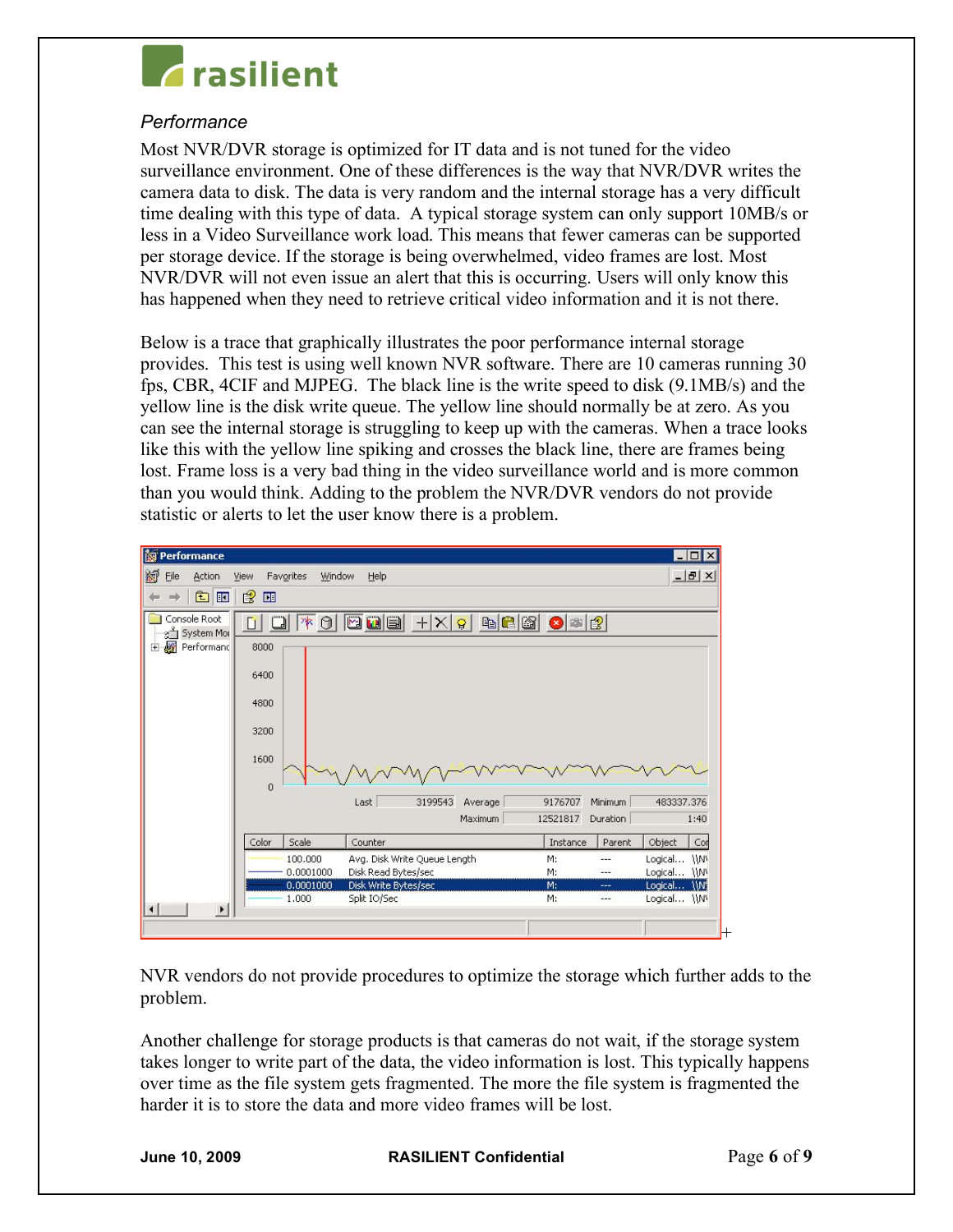# **Trasilient**

### *Reliability*

Most NVR and DVR vendors only provide internal hard drives for VS storage. This offers the most control and revenue for the NVR vendor. Unfortunately for integrator and the end customer, the NVR vendors are not storage experts and they do not focus on the storage portion of their solution. They focus on video surveillance capabilities and features. This is in spite of the fact that the storage portion of video surveillance solution typically is greater than 40% of the total cost.

There are many drawbacks to internal NVR storage. In addition to the limited capacity as stated earlier, there generally is no protection if one of the drives fails. If a drive fails the video surveillance data will be lost due to the lack of protection. If protection is provided the NVRs will only support RAID 1 which requires all of the data to be duplicated; this doubles the space needed for data. This means that a 4 TB NVR can only support 2 TB with protection. Even in advanced systems where RAID 5 is provided, if a drive fails, video will be lost due to frames being dropped as the storage gives priority to rebuild the failed disk and puts the video storage at a low priority.

To make matters worse, the NVR/DVR vendor to reduce cost will use low quality desk top hard drives. Since there is very little storage and the performance to the disk drives is slow, an NVR/DVR is limited in the number of cameras it can support.

It is clear that today's NVR/DVRs do not provide the reliability needed in a modern video surveillance solution.

## **Rasilient Solution**

Rasilient products are custom built and tuned for the Video Surveillance market.

### *High capacity and highly scalable*

Our products provide high capacity and are highly scalable; starting at as little as 9TB and can grow up to 84 TB. If you want to add more cameras, change to higher resolution cameras or increase retention periods it is very simple to expand in a Rasilient IP storage product. Rasilient's storage products ability to grow makes them much more future proof.

### *High performance*

Rasilient products are optimized for Video Surveillance applications to support hundreds of cameras. Rasilient accomplishes this with an advanced caching algorithm specifically tuned for the video surveillance work load.

To illustrate this, the trace below uses all of the parameters as used previous trace except we are using the Rasilient 7500 IP storage product instead of the internal NVR storage and have increased from 10 to 40 cameras.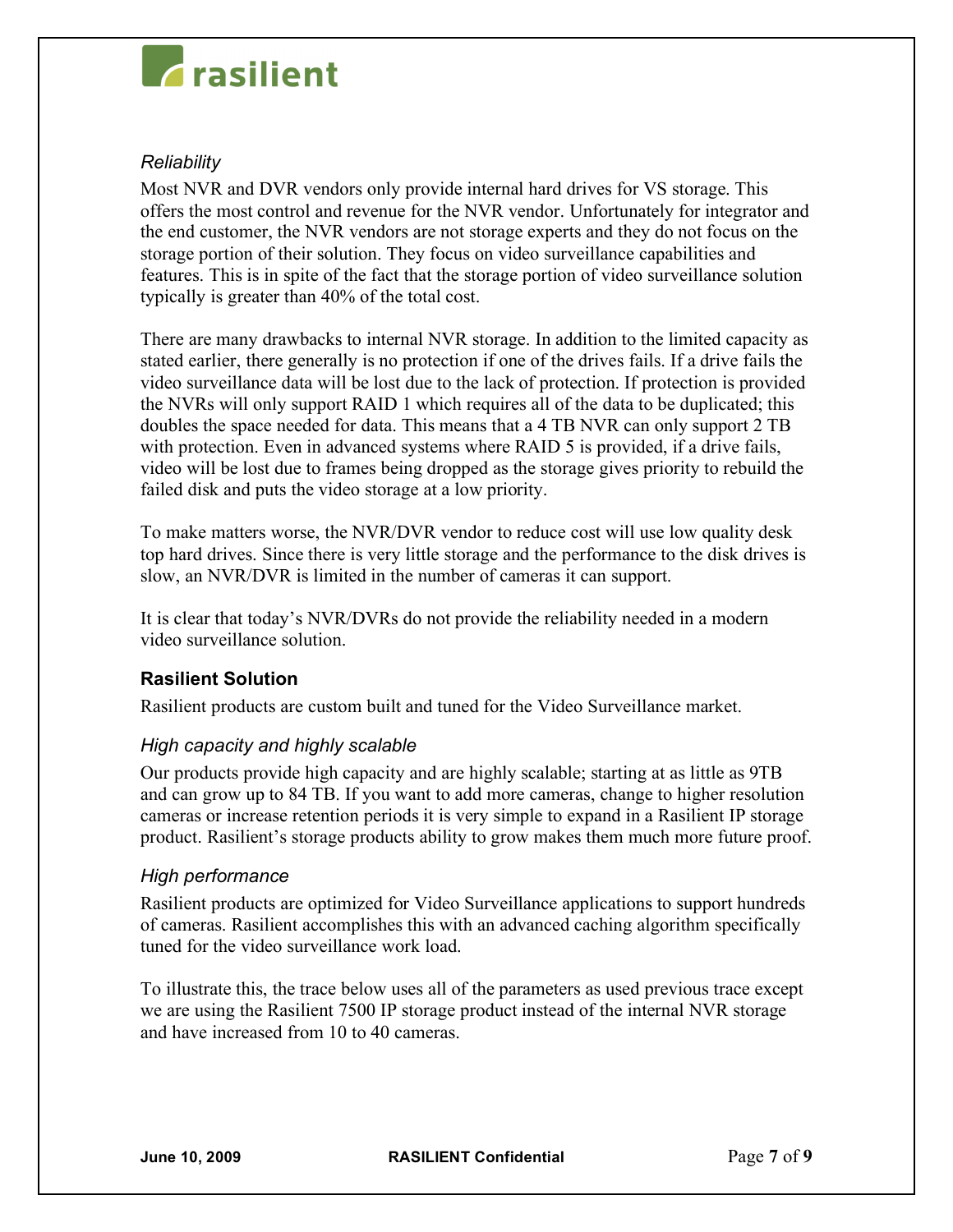# **Z**rasilient

| <b>S</b> Performance                                          | $ \Box$ $\times$                                                                                                                                                                                                 |
|---------------------------------------------------------------|------------------------------------------------------------------------------------------------------------------------------------------------------------------------------------------------------------------|
| 阚<br>Eile<br>Action<br>Favorites<br>View                      | $  \mathbb{F}$ $\times$<br>Window<br>Help                                                                                                                                                                        |
| $\mathbb{B}$<br>白田<br>回<br>⇦<br>$\Rightarrow$                 |                                                                                                                                                                                                                  |
| Console Root<br>System Monitor<br>Performance Logs and Alerts | $\boxed{ \text{O} } \text{O} \text{ } \text{O} \text{ } \text{ } + \mid \text{X} \mid \text{O} \text{ } \text{ }$<br>$\Box$<br><b>b C 6 0 0 2</b><br> 本日 <br>Π<br>8000<br>6400<br>4800<br>MANNAN<br>3200<br>1600 |
|                                                               | $\overline{0}$<br>41195152<br>38318638<br>27693183<br>Last<br>Average<br>Minimum                                                                                                                                 |
|                                                               | Maximum<br>46155439<br>Duration<br>1:40                                                                                                                                                                          |
|                                                               | Scale<br>Counter<br>Instance<br>Color<br>Parent                                                                                                                                                                  |
|                                                               | 100,000<br>Avg. Disk Write Queue Length<br>M:<br>---<br>Disk Read Bytes/sec<br>0.0001000<br>M:<br>---<br>Disk Write Bytes/sec<br>0.0001000<br>M:<br>---                                                          |
|                                                               |                                                                                                                                                                                                                  |

As you can see the storage is performing very well. The yellow write queue line is at zero where it should be and there is no frame loss taking place. Because of Rasilient's advanced caching algorithm the write performance is an incredible 4x faster (38.3 MB/s) than the typical NVR internal storage. Rasilient gives you the peace of mind that your video is not overwhelming your storage and video is not being lost.

### *Highly Available*

Rasilient only uses the highest quality enterprise class hard drives. This significantly improves the reliability of the storage systems.

Rasilient products support both RAID 5/6. In the case of RAID 5 one disk is used to protect against a single failure of any of the drives. This drive is generally referred to as the parity drive. In the case of RAID 6 two disks are used to protect against two failures of any of the drives. This grouping of disk drives (RAID Disk Group) generally will be between 12 and 14 disk drives. So, in the RAID 5 case only 7% and RAID 6 case only 14% of the total disk space is used for protection. This is much more efficient than RAID 1 which requires doubling of the disk drives or 50% of the disk space is used for protection. If protection is provided by the NVR/DVR it will typically be RAID 1.

Rasilient also offers a global sparing. Any drives not assigned to a RAID disk group are automatically used as global hot spares. If a drive fails, the RAID controller can automatically rebuild its data on the spare drive without requiring intervention by the administrator. The rebuild operation occurs in the background while the controller processes normal operations.

All Rasilient products can be fully redundant. Any fan, power supply, controller or disk drive can fail and the system will recover from this failure without user down time.